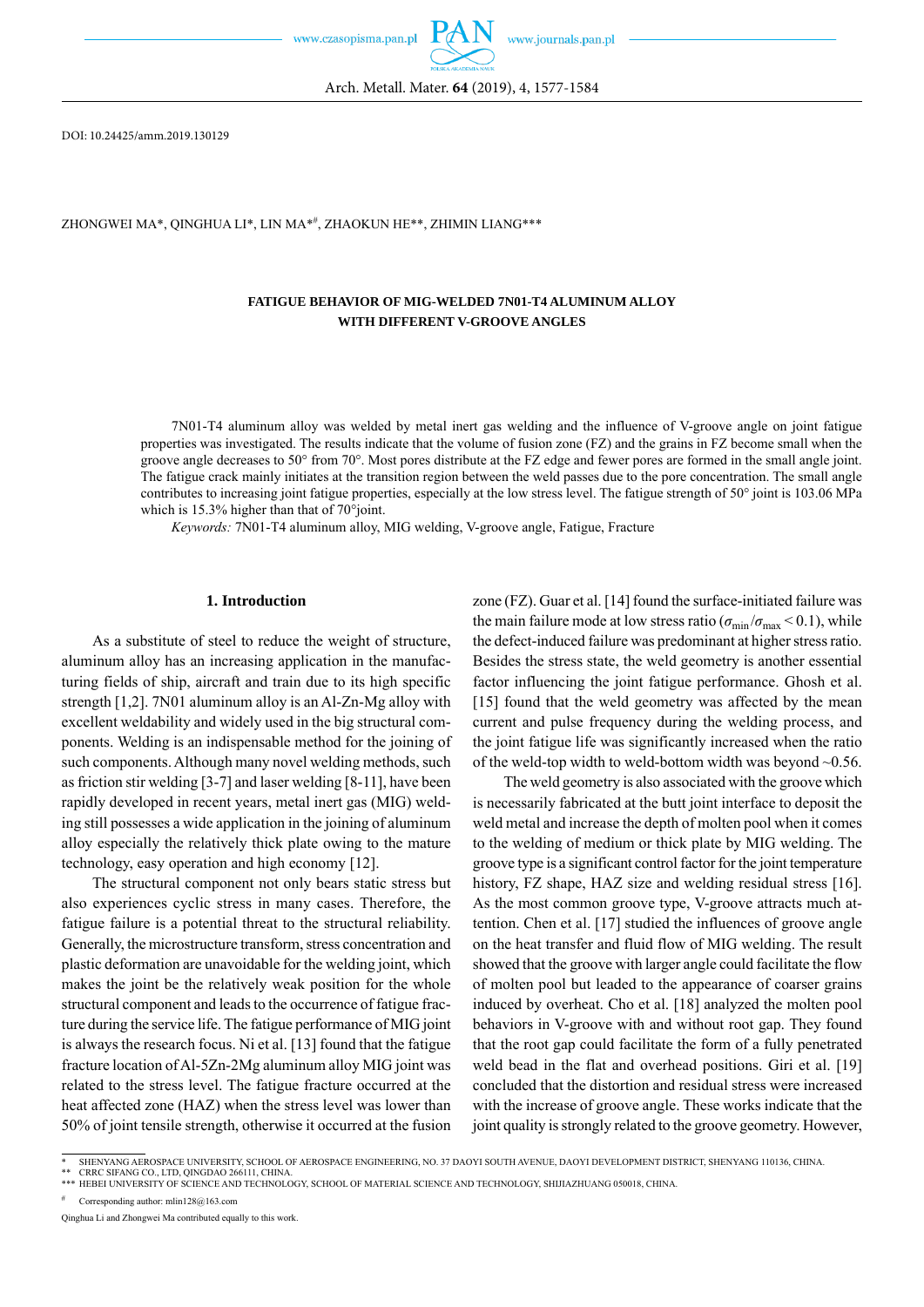

# 1578

few literatures focus on the influence of groove angle on the joint fatigue performance. Therefore, the fatigue behavior of 7N01-T4 aluminum alloy MIG joint with different V-groove angles were investigated in this study, and the joint microstructure, tensile properties and hardness were also analyzed.

# **2. Experimental procedure**

7N01-T4 aluminum alloy plates with the dimensions of 300 mm  $\times$  150 mm  $\times$ 12 mm were used as the base material (BM). The filler wire was ER5356 with 1.6 mm diameter. The chemical compositions of BM and filler material are displayed in the Table 1. The shield gas was high-purify argon gas (99.999%) and the flow rate was 35 L/min. Before the welding, the BM was ground with sandpapers to remove the oxide film and then cleaned with acetone to remove surface inclusions. The V-type grooves with the angles of 50° and 70° were prepared on the BMs, respectively. The root gap was 2 mm (Fig. 1). The weld was completed in three passes and the process parameters were listed in the Table 2. After welding, the subsequent experiments were performed in a time interval of two weeks for natural ageing. The microstructure of the joint cross section was observed by an optical microscope (OM, Olympus-GX71). Before the observation, metallographic specimens were mechanically polished with emery papers, buff polished with 1 μm-diamond suspension and then etched by the Keller's reagent (1 ml HF+1.5 ml HCl+2.5 ml  $HNO<sub>3</sub>+95$  ml  $H<sub>2</sub>O$ ). The joint fracture was examined by the scanning electron microscope (SEM, SU3500). The tensile specimen size was determined according to ISO 4136:2001 and the schematic is displayed in the Fig. 2a. The tensile tests were performed at a speed of 3 mm/min. Vickers hardness was tested at the top, middle and bottom of the joint cross section, and the tested sites were located at the middle of the three weld passes, respectively. The load, dwell time and distance between the tested points were 200 g, 10s and 0.5 mm, respectively. The dimensions of fatigue specimen are displayed in Fig. 2b. The survival probability and confidence coefficient are 50% and 90%, respectively. Therefore, three fatigue specimens were tested at each stress level according to ISO 12107:2003. Prior to the fatigue tests, the specimens were ground and polished to remove the weld bulge and smooth surface. The uniaxial tension fatigue tests were performed at a stress ratio of 0.06. The stress was loaded in the form of sinusoidal wave and the frequency was 10 Hz. The fatigue test running until the occurrence of specimen fracture or specimen ran-out  $(10^7 \text{ cycles})$ . The stress limit was considered as the maximum value of the applied sinusoidal stress at which the specimen survived  $10<sup>7</sup>$  cycles.

TABLE 1 Chemical compositions of base material and filler material (wt.%)

| <b>Material</b>                                                               |  |  | $\vert$ Zn $\vert$ Mg $\vert$ Cu $\vert$ Cr $\vert$ Mn $\vert$ Ti $\vert$ | Si | Fe |  |
|-------------------------------------------------------------------------------|--|--|---------------------------------------------------------------------------|----|----|--|
| 7N01-T4                                                                       |  |  | $4.6$   1.2   0.2   0.2   0.15   -   0.35   0.4   Bal.                    |    |    |  |
| $\vert$ SAF-ER5356   0.1   5.1   0.1   0.07   0.01   0.1   0.18   0.25   Bal. |  |  |                                                                           |    |    |  |

# TABLE 2



| Groove<br>angle $(°)$ | Pass | Current $(A)$ | Voltage $(V)$ | Welding<br>speed (mm/s) |  |
|-----------------------|------|---------------|---------------|-------------------------|--|
| $70^{\circ}$          |      | 202           | 21            | 8.57                    |  |
|                       |      | 180           | 20.2          | 4.48                    |  |
|                       |      | 180           | 20.2          | 2.54                    |  |
| $50^{\circ}$          |      | 212           | 22.4          | 8.33                    |  |
|                       |      | 192           | 20.6          | 5.54                    |  |
|                       |      | 192           | 20.6          | 4.69                    |  |



Fig. 1. Schematics of joints with V-groove angles of (a) 50° and (b)  $70^\circ$ 



Fig. 2. Schematics of (a) tensile specimen and (b) fatigue specimen

## **3. Results and discussion**

#### **3.1. Microstructure**

The cross sections of the MIG joints with different groove angles are displayed in the Fig. 3. No large pore, crack or impurity is observed. The joint can be divided into four zones: FZ, transition zone (TZ), HAZ and BM. The FZ presents a V-like shape, and the 50° joint has a smaller FZ compared with the 70° joint. The widths of FZ at top and bottom are 14.0 mm and 3.1 mm in the 50° joint, respectively. Those values increase to 19.4 mm and 5.3 mm in the 70° joint, respectively. The ratio of top width to the bottom width are 4.7 and 3.7 for the 50°and 70° joints, respectively. Ghosh et al. [15] found that increasing the ratio of top width to bottom width was beneficial to the improvement of joint fatigue properties.

The joint microstructures are displayed in the Fig. 4. It can be found that the BM is mainly comprised of the elongated grains (Fig. 4a). The HAZ experiences a heating process. Thus, the grains in this zone have an obvious growth, resulting in a larger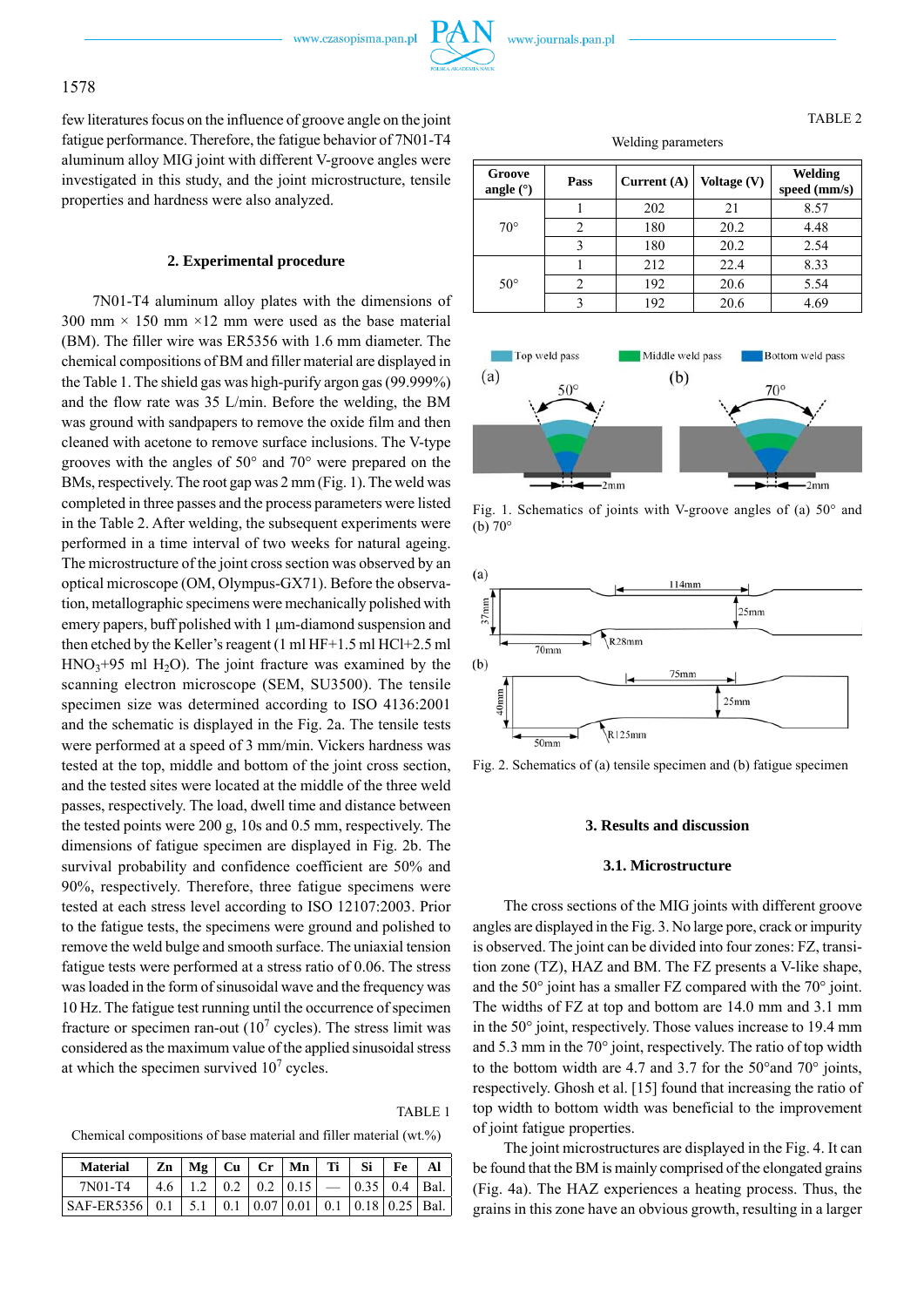



Fig. 3. Cross sections of (a)  $50^{\circ}$  and (b)  $70^{\circ}$  joints

grain size compared with that in the BM. The grain remelting occurs in the TZ, which results in a quite different microstructure compared with that in the adjacent zones. Zirconium is always added in the aluminum alloys to control sub-grain size and prevent recrystallization, which results in the formation of ZrAl<sub>3</sub> [20]. The formation of  $ZrAl<sub>3</sub>$  provides heterogeneous nucleation sites for the new grains during the solidification stage after welding [21]. Therefore, the layer consisting of fine-equiaxed grains is formed in the TZ (Fig. 4b and c). The fine-equiaxed grains increases the microstructural heterogeneity of joint due to the significant difference in the grain size. Due to the lower heat input, the TZ of 50° joint (Fig. 4b) is thinner than that of 70° joint (Fig. 4c). Directional columnar grains are formed near the edge of the FZ and these grains gradually transform into equiaxed grains from FZ edge to FZ center, which is induced by the inhomogeneous heat input and cooling rate in the FZ [22]. Figs. 4d-4f and Figs. 4g-4i display the FZ microstructures of 50 ° and 70° joints from the top weld pass to bottom weld pass, respectively. During the multiple-pass welding process, the material in the former weld pass experiences the additional heat input from the welding process of later weld pass. Therefore, the grain size presents an increasing trend from the top weld pass to bottom weld pass. Moreover, due to the lower heat input, the grains in the 50° joint are smaller compared with those in the 70° joint.



Fig. 4. Microstructures: (a) BM; TZs of (b)  $50^{\circ}$  and (c)  $70^{\circ}$  joints; (d) top , (e) middle and (f) bottom weld passes of 50° joint; (g) top, (h) middle and (i) bottom weld passes of 70° joint

#### **3.2. Pore distribution**

As shown in Fig. 5, nearly spherical pores are formed in the FZ because of the precipitation of supersaturated hydrogen [22]. The hydrogen solubility in the molten aluminum is higher than that in the solid-state aluminum. After welding, the solidification rate of the FZ is too high to provide enough time for the complete escape of supersaturated hydrogen, resulting in the formation of pores. The pores are difficult to be eliminated and their size and distribution have a significant influence on the joint mechanical properties. Since the region near the FZ edge has a higher cooling rate, more hydrogen is entrapped in this region. Therefore, the pores mainly distribute near the FZ edge. This phenomenon also corresponds to the found of Lefebvre et al. [23] and Huang et al. [24].



Fig. 5. Pore distribution at FZ edge: top weld passes of (a) 50° and (b) 70° joints; transition regions between middle and bottom weld passes of (c)  $50^\circ$  and (d)  $70^\circ$  joints

Figs. 5a and 5b display the pore distributions in the top weld pass of 50° and 70° joints, respectively. The pore diameter ranges from 10 μm to 300 μm. Pores with a larger size are rarely found, which may be attributed to that the large buoyancy force facilitates the escape of them from the FZ [24]. The larger pores tend to distribute at the top region and the smaller ones have a concentrated distribution at the lower region. Moreover, the lager pores are more nearly spherical in shape compared with the smaller pores. It may be because the geometry of small pore is more susceptible to the material flow and grain growth. It can be found that the pores are smaller and the density of the pores is lower in the 50° joint. Figs. 5c and 5d present the pore distribution in the transition zone between the middle and bottom weld passes. The material in the top region of the former weld pass is remolten due to the heating from the later weld pass. Hence, the unescaped large pores in the top region of the former weld pass are broken into the smaller pores by the intense material flow during the welding process of later weld pass. The small pores continue to float upward and eventually concentrate in the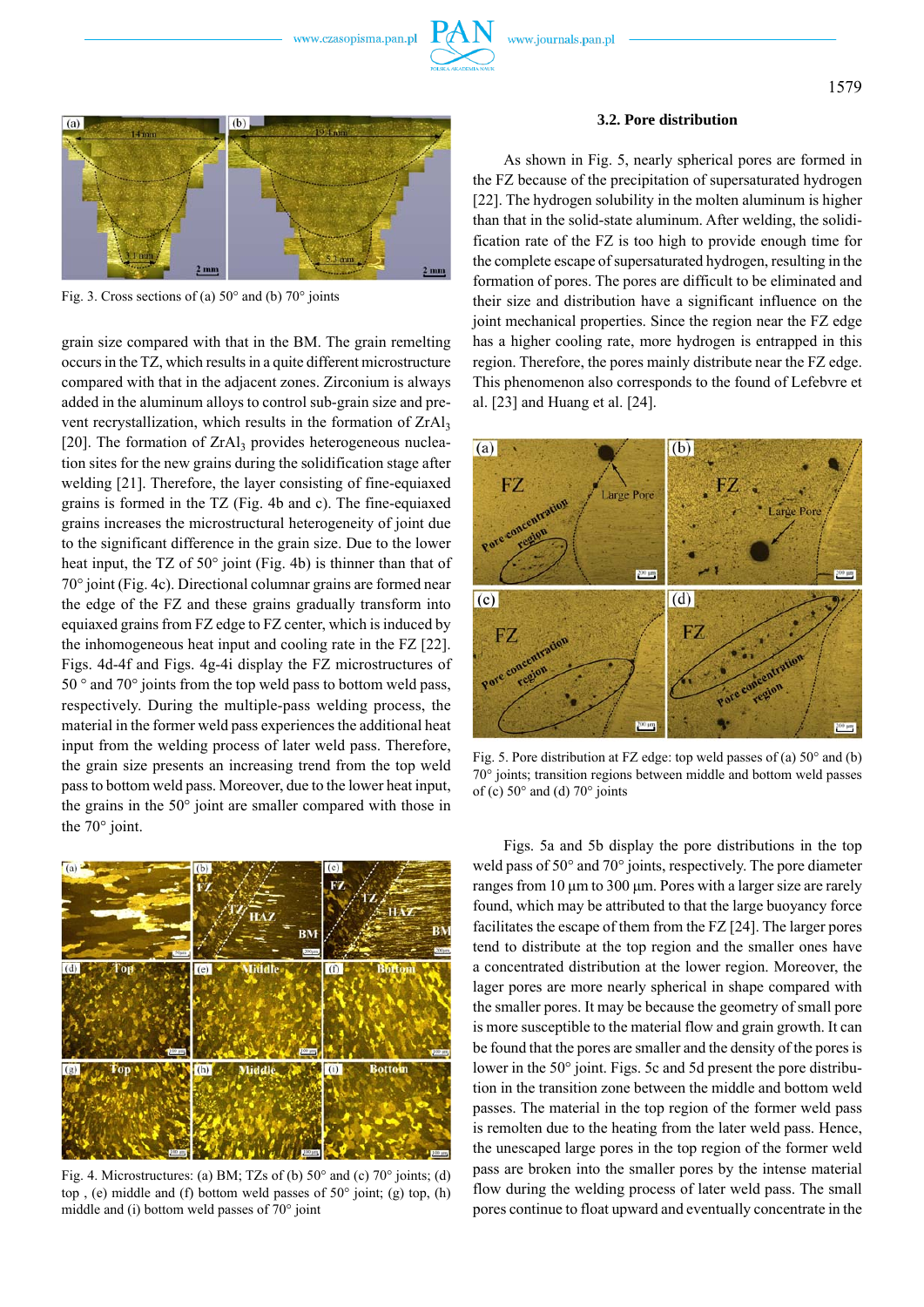### 1580

transition zone between the two weld passes, resulting in the formation of pore concentrated region. The 50° joint possesses a smaller FZ, which decreases the region for the pore generation and results in a smaller amount of pores.

## **3.3. Hardness distribution**

The hardness distributions at the top, middle and bottom weld passes of different joints are presented in the Fig. 6. According to Hall-Petch relationship, the hardness is decreased with the increase of grain size [25]. Fig. 4 has illustrated that the 50° joint possesses a smaller grain size compared with 70° joint, therefore the average hardness in the FZ of 50° joint is higher than that in the FZ of 70° joint. Due to the same mechanism, the hardness in the top weld pass (Fig. 6a) is higher than that in the middle (Fig. 6b) and bottom weld passes (Fig. 6c). The 50° joint possesses a smaller softening region compared with the  $70^{\circ}$  joint, which is attributed to the narrower FZ.



Fig. 6. Hardness distributions at (a) top, (b) middle and (c) bottom weld passes

The hardness firstly has a small decrease from BM to HAZ and then a severe decrease from HAZ to FZ. The width of the severe softening zone is decreased from the joint top to bottom, corresponding to the V-like shape of the FZ. 7N01-T4 aluminum alloy is an age-hardening alloy. Therefore, its hardness distribution is tightly associated with the change of precipitates besides the grain size [26]. During the welding process, the material in different zones of the joint experiences different heat cycles. It is reported that  $\eta$  (MgZn<sub>2</sub>) is the main strengthen phase of 7N01-T4 alloy and its growth and dissolution temperatures are 150-300°C and 300-350°C, respectively [27]. The peak temperature can easily reach those ranges in the HAZ, which results in coarsening or dissolution of *η* phase and then the decrease of hardness. Generally, the HAZ can be further divided into two regions including dissolution region with a higher hardness and over-aging region with a lower hardness due to the difference in precipitate. However, such regions cannot be clearly distinguished in this study and the investigation of Yan et al. [28]. It may be because that the 7N01-T4 alloy possesses a relatively high natural aging effect after solid solution, and there is a time interval of two weeks between the hardness test and welding process. As for the FZ, the dissolution of strengthening precipitate occurs in the melting stage and non-precipitation occurs due to the quick solidification stage [29]. In addition, the filler metal ER5356 is a non-heat-treatable alloy and has a relatively low hardness [26]. These reasons lead to the loss of strengthening precipitate and then result in the severe softening of FZ. Moreover, Liu et al. [29] believed that the micro pores in FZ were also responsible to the hardness decrease. The lower heat input in the 50° joint is beneficial to reducing the loss of strengthening precipitate, which contributes to acquiring the higher joint hardness.

#### **3.4. Tensile strength**

The tensile properties of the different joints are displayed in the Fig. 7. The tensile strength and elongation of BM are 412 MPa and 15.3%, respectively. After welding, the joint tensile properties are lower than those of BM. The tensile strength and elongation of the 70° joint are 273.7 MPa and 6.8%, respectively. Those of 50° joint increased to 294.8 MPa and 7.6% which are 71.6% and 49.6% of BM, respectively. The larger elongation of 50° joint reveals a higher ductility which contributes to increasing the resistance of fatigue crack propagation. The tensile fracture is mainly located in the FZ, corresponding to the lowest-hardness region (Fig. 6). For the MIG welding, there are several factors limiting the increase of joint tensile properties. As shown in the Fig. 5, many micro pores with different sizes exist in the FZ, which reduces the area of load bearing and the joint ductility. The smaller FZ and the consequently less filler material in 50° joint are beneficial to reducing the pores and then improving tensile properties.



Fig. 7. Tensile properties of BM and different joints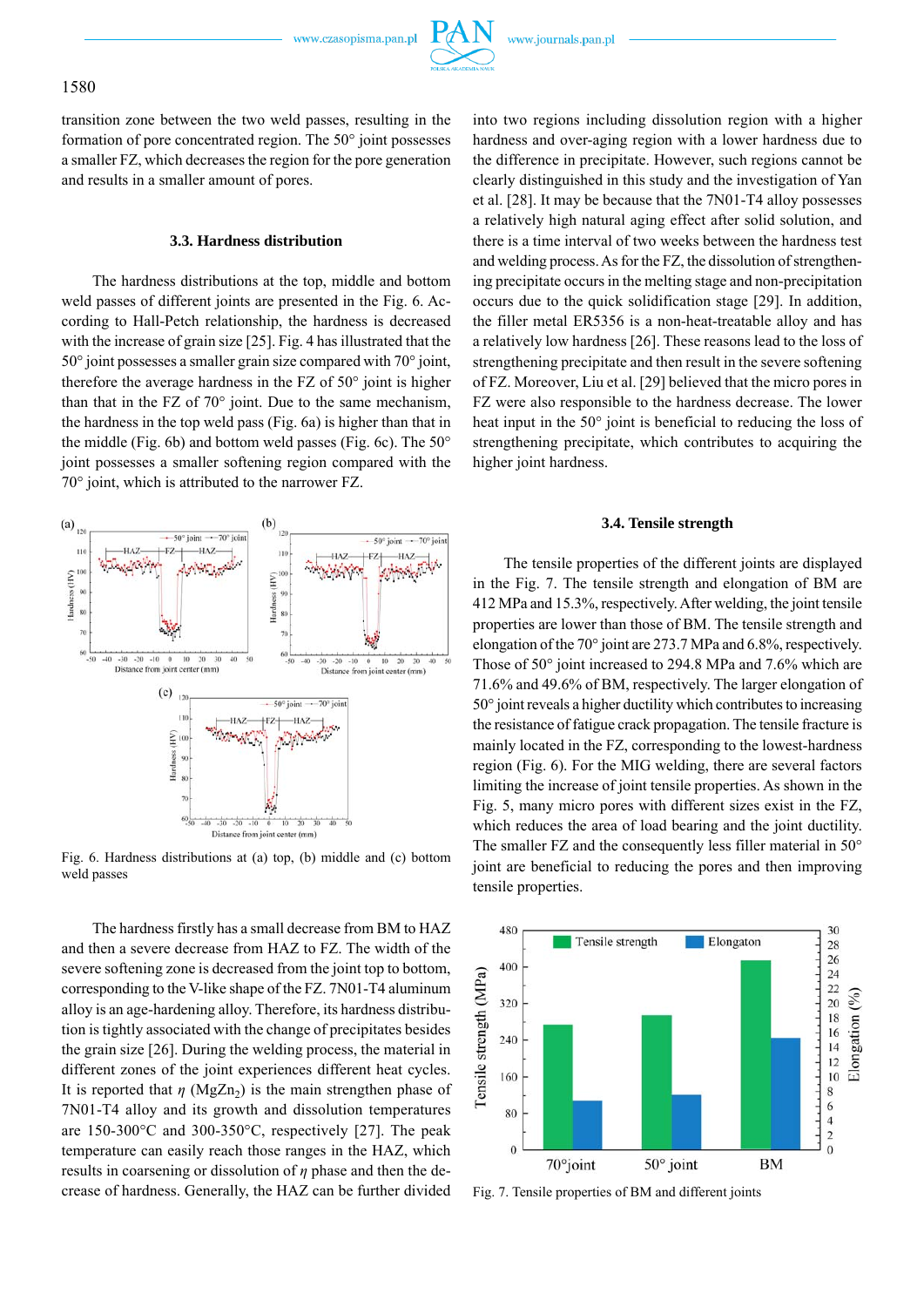The results of the fatigue tests of  $50^\circ$  and  $70^\circ$  joints at different strength levels are listed in the Table 3. *S* is the maximum value of the uniaxial stress in the form of sinusoidal wave. *N* is the medium fatigue life calculated by the function of  $N = \sqrt[n]{N_1 \cdot N_2 \dots N_n}$ .  $N_n$  is the joint fatigue life in the nth test. The *S-N* curves are expressed as the maximum stress *S* versus the corresponding medium life *N* to failure. This relationship can be obtained in the form of a power equation as flowing:

$$
S^m \cdot N = C \tag{1}
$$

Where *C* and *m* are the constants related to the material properties, specimen configuration, stress loading condition and so on. Generally, Eq. (1) is expressed in the form of Eq. (2), by which a linear relationship can be obtained:

$$
S = A + B \lg N \tag{2}
$$

Therefore, the data of *S* and *N* can be plotted in a semilogarithmic coordinate (Fig. 8). The data points with horizon arrow represent that the fatigue failure does not occur when the fatigue life reaches  $10<sup>7</sup>$  cycles. The data fitting is performed according to Eq. (2) by the least squire method, and the fitting results of 50°and 70° joints are shown in Eq. (3) and Eq. (4), respectively.

$$
S = 374.73 - 38.81 \text{ lg}N \tag{3}
$$

$$
S = 382.59 - 41.89 \text{ lg}N \tag{4}
$$

The acquired fitting functions coincide well with the experiment results and the correlation coefficients of the fitting results of 50° and 70° joints are 0.901 and 0.954, respectively. Accordingly, the *S-N* curves are displayed in Fig. 8. It can be found that the gap between the curves of  $50^{\circ}$  and  $70^{\circ}$  joints is small at the low stress level, and the gap is increased with the decrease of *S*. The corresponding fatigue strength can be calculated by Eq. (3) and Eq. (4) with the aimed fatigue life of  $N = 10<sup>7</sup>$  cycles. As a result, the fatigue strength of 50° and 70° joints are 103.06 MPa and 89.36 MPa, respectively.

The joint fatigue properties are related to many factors including pore distribution, hardness distribution and microstructure of the joint. For the MIG welding joint, pore distribution is the predominant factor influencing the fatigue properties. The formation of pores not only reduces the load bearing area of the joint but also easily leads to the fatigue crack initiation due to the high stress concentration, which significantly deteriorates the



Fig. 8. S-N curves of different joints

joint fatigue strength. The pores in the 50° joint are fewer and smaller than those in the  $70^{\circ}$  joint (Fig. 5), which is the main reason leading to the improvement of fatigue strength. In regard to the microstructure, the decrease of grain size contributes to increasing the resistance to fatigue crack generation, which is beneficial to achieving longer crack initiation life [30]. Therefore, the finer grains in 50° joint have a positive influence on the joint fatigue properties. Besides the pores and grain size, hardness distribution is another essential factor influencing the joint fatigue properties. On one hand, the lowest-hardness region always corresponds with the weakest region for the joint, and the fatigue crack is prone to initiate at this region [31]. On another hand, Stanzl-Tschegg et al. [32] pointed out that high fatigue resistance could be achieved by homogenizing slip deformation so that the strain concentration was avoided. When the joint bears a tensile load, the strain mainly occurs at the local region with low hardness, which facilitates the intergranular slip and then fatigue crack initiation. A homogeneous distribution of hardness can reduce the strain concentration and then delay the fatigue crack initiation. Fig. 6 shows that the lowest hardness of the joint is located in the FZ, and the hardness in the 50° joint is higher than that in the 70° joint. The higher hardness in 50° joint improves the homogeneity of hardness distribution from HAZ to FZ, which alleviates the strain concentration and is beneficial to increasing the fatigue strength.

Fig. 9 displays the different fracture locations of fatigue specimens. Most of the specimens fracture at the FZ edge

TABLE 3

| Results of fatigue tests |  |
|--------------------------|--|
|--------------------------|--|

| $50^\circ$ joint |       |       |        |        |                  |        |        |         |         |            |
|------------------|-------|-------|--------|--------|------------------|--------|--------|---------|---------|------------|
| S/MPa            | 198   | 184   | 170    | 161    |                  | 150    | 139    |         | 127     | 115        |
| N                | 63555 | 93029 | 214768 |        | 398951<br>369777 |        | 585423 |         | 1395468 | $10^7<$    |
| $70^\circ$ joint |       |       |        |        |                  |        |        |         |         |            |
| S/MPa            | 198   | 184   | 170    | 161    | 150              | 127    |        | 113     | 105     | 93         |
| N                | 19967 | 82044 | 162478 | 240403 | 388511           | 710128 |        | 1350032 | 5775133 | $10^{7} <$ |

www.journals.pan.pl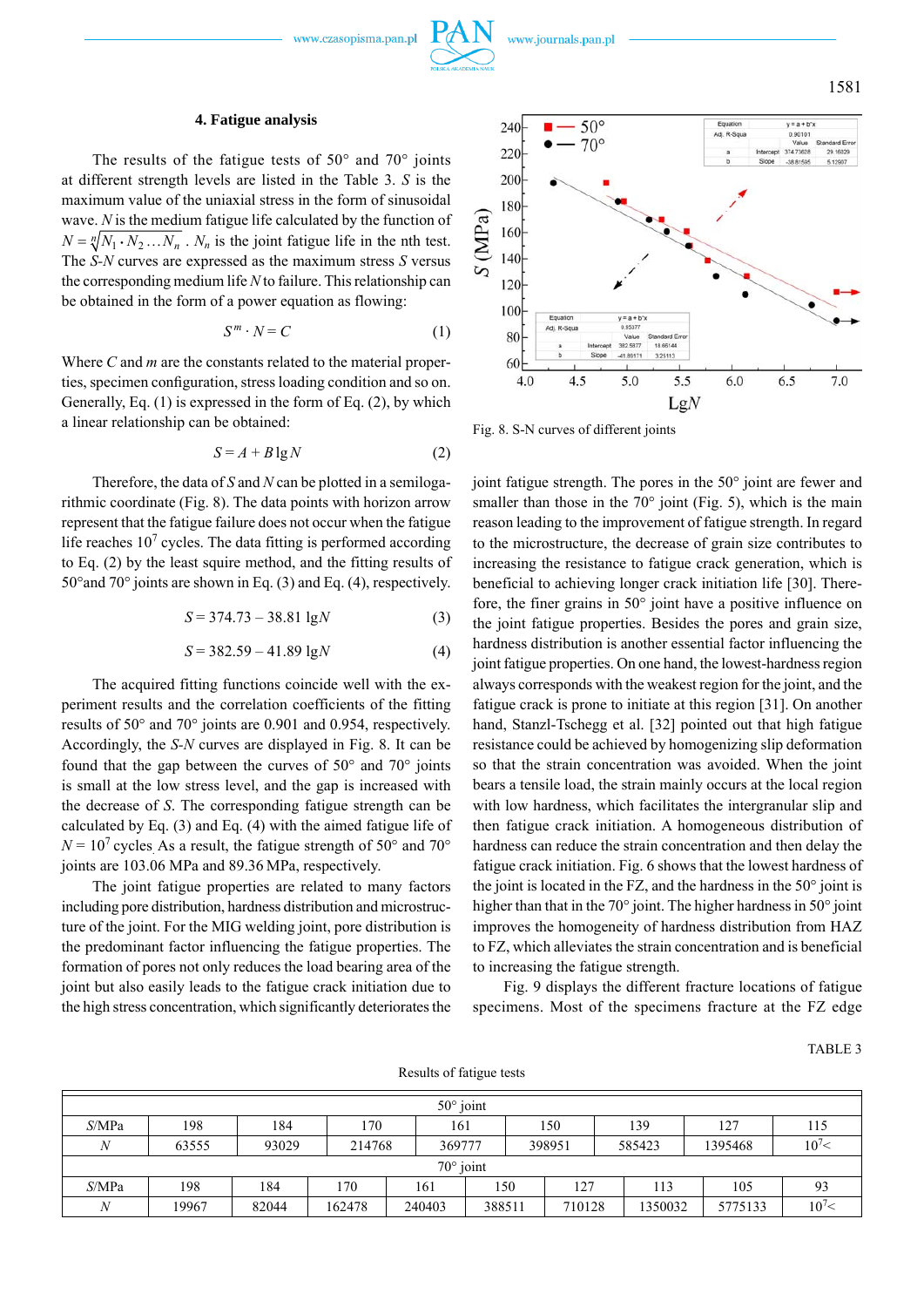

1582

(Fig. 9a), and the others fracture near the FZ center (Fig. 9b). The fatigue fracture process includes three stages: fatigue crack initiation, fatigue crack propagation and final fast fracture [33]. The fracture morphologies with different crack initiation sites are displayed in the Fig. 10. In this study, the most common fatigue source leading to the crack initiation is the pore. Fig. 10a shows the internal fatigue crack source of the 70° joint at the stress level of 150 MPa with a relatively low fatigue life. Many pores concentrate in a banded region which is near the transition region of middle and bottom weld passes. It is worthy to note that this kind of crack source dominants a bigger percentage in 70 ° joint than that in 50° joint. The fatigue cracks initiate at many sites around the pore concentration region. After initiation, the crack confluence occurs at the propagation region, forming the bigger cracks which quickly extend upward and downward along the FZ edge. The appearance of the pore concentration region is the main reason for the fatigue specimen fracturing at FZ edge (Fig. 9a). Compared with the crack source in Fig. 10b, this kind of crack source provides more initiation sites, thereby resulting in a relatively low fatigue life. Fig. 10b shows the near-surface fatigue crack source of the 50° joint at the stress level of 150 MPa. A large pore with a diameter of  $\sim$ 400  $\mu$ m is observed near the top surface of the joint. Compared with the pores inside the joint (Fig. 5), the pore near the joint surface has a larger size because of the growth tendency during floating upward process. The heat input in small angle joint is smaller than that in big angle joint, which shortens the time for the pore floating upward and further growth. The round shape and smooth inner surface of the large pore indicate that the large pore may result from the gas evolution during the welding process [24]. The pore near the joint surface is the main crack source leading to the specimens fracturing near the FZ center (Fig. 9b). Fig. 10c displays the fatigue crack initiation region with an inclusion as the crack source. The inclusion mainly derives from the filler material and the incomplete slag removal during the multiple-pass welding [26]. There exist many micro cracks around the inclusion due to the differences in the plasticity and coefficient of thermal expansion between the inclusion and the substrate of FZ. The micro cracks are prone to be the crack initiation sites under cycle tensile load.



Fig. 9. Fracture locations: (a) at FZ edge and (b) near FZ center Fig. 10b



Fig. 10. Fatigue crack sources: (a) large pore near surface, (b) internal pore concentration and (c) inclusion

Compared with the big angle joint, the small angle joint needs fewer filler material. Therefore, it can be speculated that fewer inclusions exist in the 50°joint, which reduces the potential crack initiation site. After initiation, the fatigue crack propagates under the alternating stress and the radial pattern is formed in the propagation region (Fig. 10).

Fig. 11a shows the enlarged view of crack propagation region with a distance of  $\sim$ 1 mm from the crack source as marked in Fig. 10a. Many small terraces are formed in this region. Parallel fatigue striations spread over the terraces and are perpendicular to the crack propagation direction. Moreover, micro pores and second cracks can be observed between the striations. The micro pores in the propagation region easily lead to the stress concentration and then the formation of micro cracks, which reduces the crack propagation resistance. The enlarged view of the propagation region with a distance of  $\sim$ 2.4 mm from the crack source as marked in Fig. 10b is presented in Fig. 11b. Its surface is smooth compared with that in Fig. 11a and no micro pore or crack is observed. This difference is attributed to the different fracture locations between them. According to the Paris equation, the stress intensity factor at the crack tip is increased with the propagating of fatigue crack, which leads to a bigger propagation distance per cycle. Therefore, the distance between the striations in Fig. 11b is bigger than that in Fig. 11a.



Fig. 11. (a) and (b) crack propagation regions marked in Fig. 10a and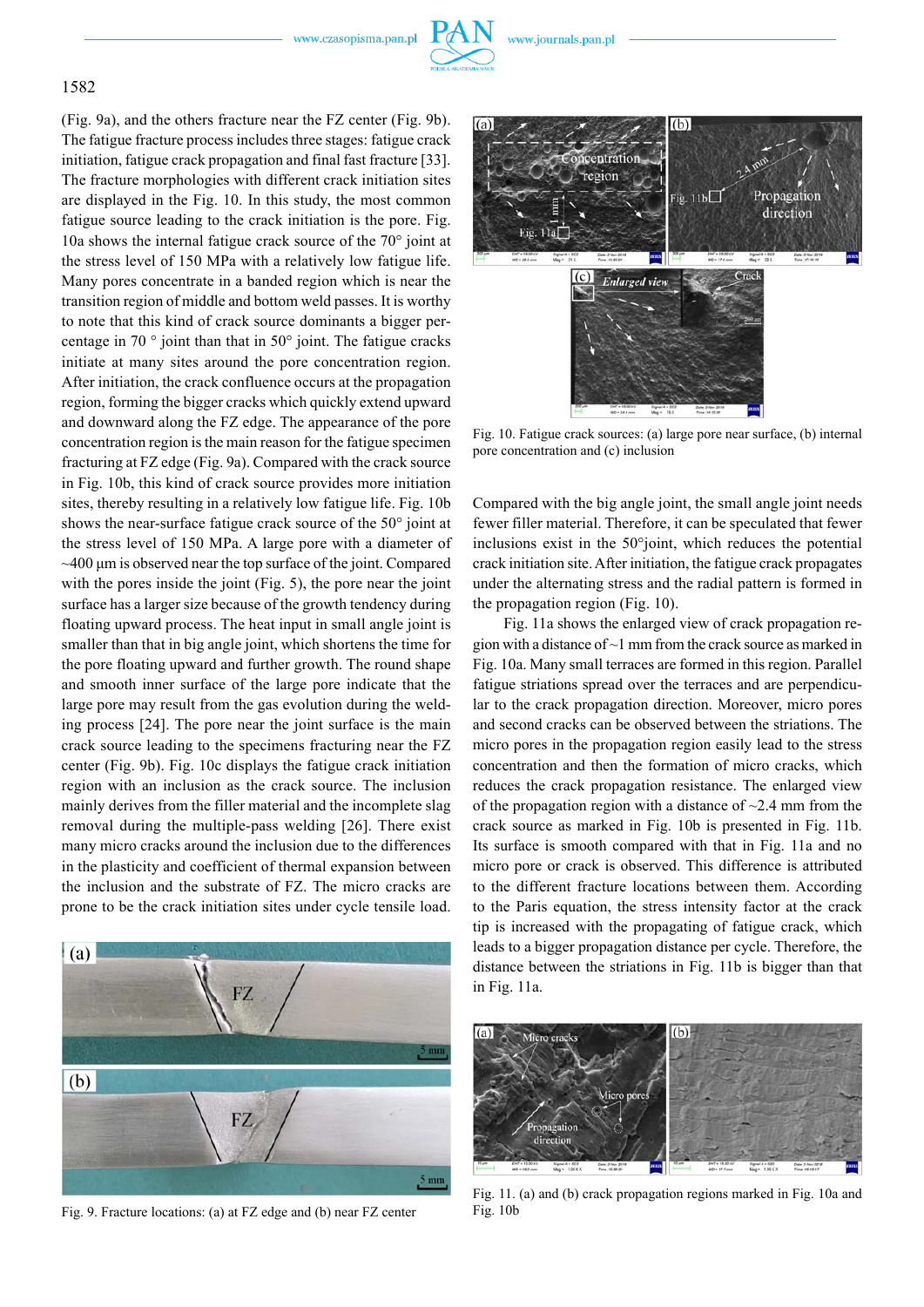

With the crack propagating, the bonding area of joint gradually becomes smaller. When it cannot bear the tensile load, the final fracture occurs. The final fracture regions of the 70° joint fracturing at FZ edge and the 50° joint fracturing near the FZ center are displayed in Figs. 12a and 12b, respectively. Numerous dimples are formed on both fracture surfaces, which indicates a ductile fracture. The fracture located near the FZ center (Fig. 12b) possesses larger dimples at the final fracture region compared with that located at the FZ edge (Fig. 12a). Under the tensile strength, micro voids are prone to nucleate at inclusions, second phase particles and grains boundaries, where plastic deformation discontinuity easily occurs [29,34]. The micro voids grow, coalesce and eventually form the dimples after fracture. Therefore, small second particles with the size of  $\sim$ 3 μm are observed in some dimples. The second particles may derive from the inclusions.



Fig. 12. Final fracture regions of (a) 70° joint fracturing at FZ edge and (b) 50° joint fracturing near FZ center

## **5. Conclusions**

7N01-T4 alloy plates with 50° and 70°groove angles were welded by MIG welding, respectively. The uniaxial tension fatigue properties of the joints were mainly investigated and the following conclusions can be drawn.

- (1) The FZ and the grains in FZ are smaller in the  $50^{\circ}$  joint compared with those in the 70° joint. Pores are mainly distributed in the FZ edge and have a concentrated distribution between the weld passes. Pores in the 50° joint are fewer and smaller.
- (2) The softening degree is lower and softening area is smaller in the 50° joint. The tensile strength and elongation are 273.7 MPa and 6.8 % for the 70° joint, and these values increase to 294.8 MPa and 7.6% for the 50° joint, respectively.
- (3) Fatigue specimens mainly fracture at the FZ edge due to the pore concentration and high microstructural heterogeneity. The pores near the joint surface account for the fatigue fracture located near the FZ center.
- (4) The joint fatigue strength is increased by decreasing the groove angle from 70° to 50°. The fatigue strength of 50° joint is 103.06 MPa which is 15.3% higher than that of 70° joint.

### REFERENCES

- [1] S. Niu, S. Ji, J. Liu, X. Meng, J. Mater. Process. Technol. **267**, 141-151 (2019).
- [2] Z. Ma, Y. Jin, S. Ji, X. Meng, L. Ma, Q. Li, J. Mater. Sci. Technol. **35** (1), 94-99 (2019).
- [3] H.J. Liu, H. Fujii, M. Maeda, K. Nogi, J. Mater. Process. Technol. **142** (3), 692-696 (2003).
- [4] Y. Huang, X. Meng, Y. Xie, L. Wan, Z. Lv, J. Cao, J. Feng, Compos. Part A Appl. Sci. Manuf. **105**, 235-257 (2018).
- [5] V.C. Sinha, S. Kundu, S. Chatterjee, Arch. Metall. Mater. **62** (3), 1819-1825 (2017).
- [6] W.F. Xu, Y.X. Luo, M.W. Fu, Mater. Charact. **138**, 48-55 (2018).
- [7] Y. Huang, X. Meng, Y. Zhang, J. Cao, J. Feng, J. Mater. Process. Technol. **250**, 313-319 (2017).
- [8] W. Piekarska, M. Kubiak, Z. Saternus, K. Rek, Arch. Metall. Mater. **58** (4), 1237-1242 (2013).
- [9] M. Kallek, S. Ataoglu, Y. Yagci, H.N. Bozkurt, A.N. Gulluoglu, Arch. Metall. Mater. **57** (2), 525-537 (2012).
- [10] M. Rózański, M. Morawiec, A. Grajcar, S. Stano, Arch. Metall. Mater. **61** (4), 1999-2008 (2016).
- [11] S. Różowicz, S. Tofil, A. Zrak, Arch. Metall. Mater. **61** (2), 1157-1162 (2016).
- [12] J.S. Shih, Y.F. Tzeng, J.B. Yang, Mater. Des. **32** (3), 1253-1261 (2011).
- [13] W. Ni, S. Yang, J. Jia, J. Bai, Y. Lin., Rare Met. Mater. Eng. **45** (11), 2774-2778 (2016).
- [14] V. Gaur, M. Enoki, T. Okada, S. Yomogida, Int. J. Fatigue. **107**, 119-129 (2018).
- [15] P.K. Ghosh, S.R. Gupta, P.C. Gupta, R. Rathi, J. Mater. Sci. 26 (22), 6161-6170 (1991).
- [16] Y. Ye, J. Cai, X. Jiang, D. Dai, D. Deng, Adv. Eng. Softw. **86**, 39-48 (2015).
- [17] J. Chen, C. Schwenk, C.S. Wu, M. Rethmeier, Int. J. Heat Mass Transf. **55**, 102-111 (2012).
- [18] D.W. Cho, S.J. Na, M.H. Cho, J.S. Lee, J. Mater. Process. Technol. **213** (9), 1640-1652 (2013).
- [19] A. Giri, M.M. Mahapatra, K. Sharma, P.K. Singh, Int. J. Steel Struct. **17** (1), 65-75 (2017).
- [20] C.E. Cross, Grong, M. Mousavi, Scr . Mater. **40** (10), 1139-1144 (1999).
- [21] T. Koseki, H. Inoue, Y. Fukuda, A. Nogami, Sci. Technol. Adv. Mater. **4** (2), 183-195 (2003).
- [22] Y. Liu, W. Wang, J. Xie, S. Sun, L. Wang, Y. Qian, Y. Meng, Y. Wei, Mater. Sci. Eng. A. **549**, 7-13 (2012).
- [23] F. Lefebvre, I. Sinclair, Mater. Sci. Eng. A. **407** (1-2), 265-272 (2005).
- [24] J.L. Huang, N. Warnken, J.C. Gebelin, M. Strangwood, R.C. Reed, Acta Mater. **60** (6-7), 3215-3225 (2012).
- [25] S. Li, H. Dong, L. Shi, P. Li, F. Ye, Corros. Sci. **123**, 243-255 (2017).
- [26] M. Nicolas, A. Deschamps, Acta Mater. **51** (20), 6077-6094 (2003).
- [27] W. Sylwestrowicz, E. Hall, Proc. Phys. Soc. Sect. B. **64**(9), 495- 502 (1951).